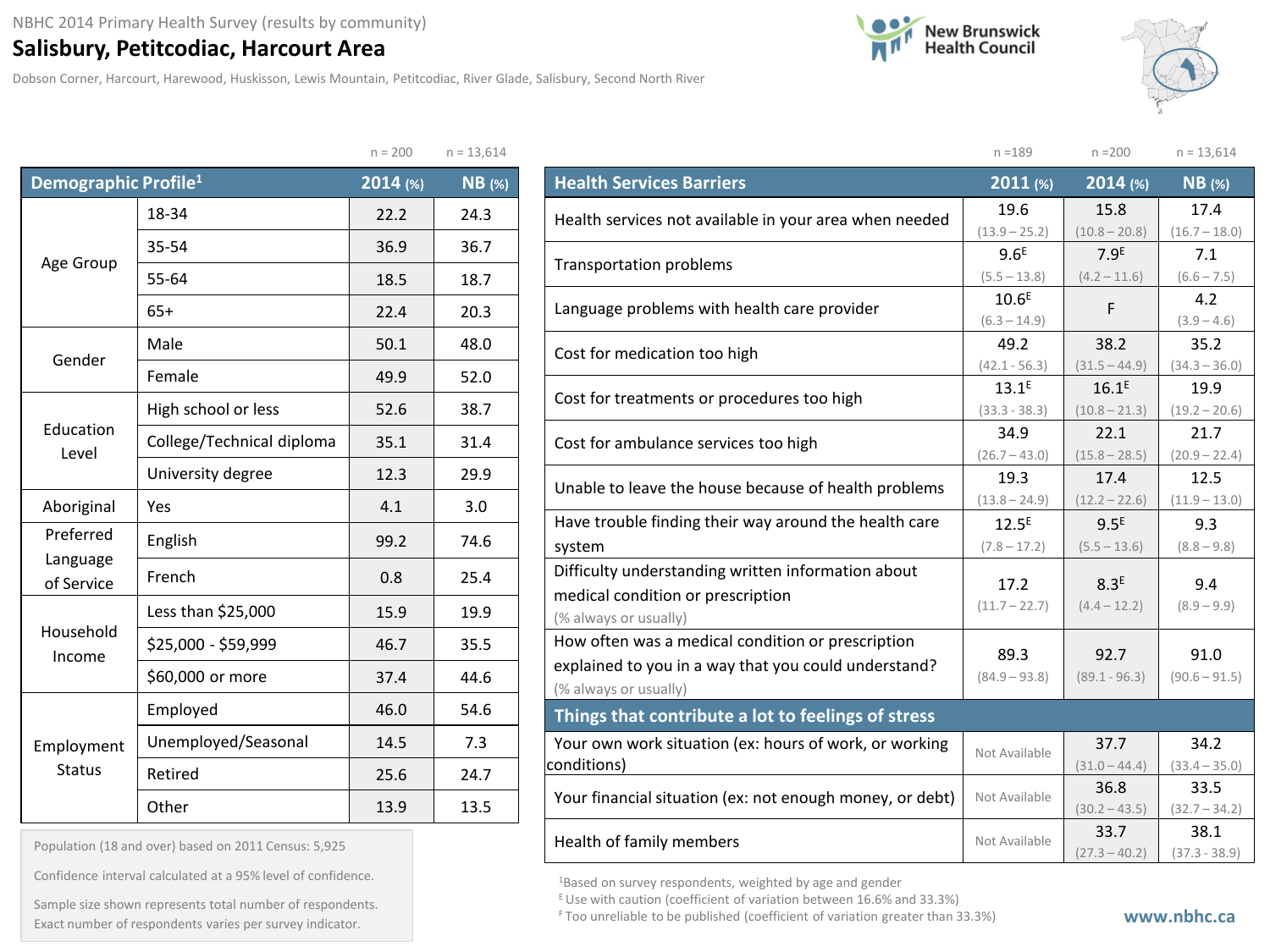## **Salisbury, Petitcodiac, Harcourt Area**

 $\uparrow$  = Higher than 2011 results

 $\mathbf{\Psi}$  = Lower than 2011 results

Exact number of respondents varies per survey indicator.

 $n = 13,614$ 

|                                                           | $n = 189$         | $n = 200$               | $n = 13,614$            |                         |                                                                                                                      | $n = 189$                          | $n = 200$                            | $n = 200$    | $n = 13,614$            |
|-----------------------------------------------------------|-------------------|-------------------------|-------------------------|-------------------------|----------------------------------------------------------------------------------------------------------------------|------------------------------------|--------------------------------------|--------------|-------------------------|
| <b>Health Profile</b>                                     | $2011$ (%)        | 2014 (%)                | $NB$ (%)                |                         | <b>Chronic Health</b>                                                                                                |                                    |                                      |              |                         |
| Self-rated Health (% very good or excellent)              | 46.1              | 36.1                    | 50.5                    | Conditions <sup>1</sup> |                                                                                                                      | 2011 (%)                           | $2014$ (%)                           | $2014^2$ (#) | $NB$ (%)                |
|                                                           | $(39.0 - 53.2)$   | $(29.6 - 42.6)$         | $(49.6 - 51.3)$         |                         | One or more chronic                                                                                                  | 57.6                               | 66.0                                 |              | 61.6                    |
| Self-rated mental or emotional health                     | Not Available     | 68.4                    | 65.4                    |                         | health conditions <sup>3</sup>                                                                                       | $(50.5 - 64.7)$                    | $(59.6 - 72.5)$                      | 3,912        | $(60.8 - 62.4)$         |
| (% very good or excellent)                                |                   | $(62.1 - 74.7)$         | $(64.6 - 66.2)$         |                         |                                                                                                                      | 24.0                               | 32.0                                 |              | 27.0                    |
| "My health largely depends on how well I take             | 48.8              | 57.3                    | 55.2                    |                         | High blood pressure                                                                                                  | $(18.0 - 30.0)$                    | $(25.6 - 38.3)$                      | 1,896        | $(26.2 - 27.7)$         |
| care of myself" (% strongly agree)                        | $(41.7 - 55.9)$   | $(50.5 - 64.0)$         | $(54.4 - 56.0)$         | Arthritis               |                                                                                                                      | 19.5                               | 19.4                                 | 1,150        | 17.4                    |
| Number of prescription medications taken on a             | 14.9 <sup>E</sup> | $16.2^E$                | 15.2                    |                         |                                                                                                                      | $(13.9 - 25.0)$                    | $(14.0 - 24.8)$                      |              | $(16.8 - 18.0)$         |
| regular basis $3$ (% 6 or more)                           | $(8.9 - 20.9)$    | $(10.5 - 21.9)$         | $(14.5 - 15.9)$         |                         | Gastric Reflux (GERD)                                                                                                | 14.9E                              | 18.7                                 | 1,108        | 16.4                    |
| Discuss regularly with a health professional on           | 24.7              | 24.7                    | 25.4                    |                         |                                                                                                                      | $(9.9 - 19.9)$                     | $(13.4 - 24.0)$                      |              | $(15.8 - 17.0)$         |
| improving health or preventing illness                    | $(18.1 - 31.3)$   | $(18.7 - 30.7)$         | $(24.7 - 26.1)$         | <b>Diabetes</b>         |                                                                                                                      | 12.3E                              | 16.2                                 | 958          | 10.7                    |
| (% always or usually)                                     |                   |                         |                         |                         |                                                                                                                      | $(7.7 - 16.9)$                     | $(11.1 - 21.2)$                      |              | $(10.1 - 11.2)$         |
| How long have you been seeing the same family             | 79.9              | 71.1                    | 73.0                    | Chronic pain            |                                                                                                                      | 11.8E                              | 15.9                                 | 945          | 14.0                    |
| doctor? (% 5 years or more)                               | $(74.2 - 85.6)$   | $(64.8 - 77.3)$         | $(72.2 - 73.7)$         |                         |                                                                                                                      | $(7.3 - 16.4)$<br>8.9 <sup>E</sup> | $(10.9 - 21.0)$                      |              | $(13.5 - 14.6)$         |
| Are you limited in doing activities because of a          |                   |                         |                         | Depression              |                                                                                                                      | $(4.9 - 12.9)$                     | 15.0 <sup>E</sup><br>$(10.2 - 19.9)$ | 891          | 14.9<br>$(14.3 - 15.5)$ |
| physical or mental condition, or a health                 | Not<br>Available  | 24.3<br>$(18.5 - 30.2)$ | 22.1<br>$(21.4 - 22.8)$ |                         |                                                                                                                      | 12.5E                              | 13.6 <sup>E</sup>                    |              | 11.8                    |
| problem? (% yes)                                          |                   |                         |                         | Asthma                  |                                                                                                                      | $(7.9 - 17.2)$                     | $(8.9 - 18.3)$                       | 804          | $(11.3 - 12.4)$         |
| <b>Memory Loss</b>                                        |                   |                         |                         |                         |                                                                                                                      | 10.4                               | 9.6 <sup>E</sup>                     |              | 8.3                     |
|                                                           | Not               | 16.8                    | 9.9                     | Cancer                  |                                                                                                                      | $(6.2 - 14.7)$                     | $(5.6 - 13.6)$                       | 570          | $(7.8 - 8.7)$           |
| Someone in household has a memory problem                 | Available         | $(11.6 - 21.9)$         | $(9.4 - 10.4)$          |                         |                                                                                                                      | 9.2E                               | 6.2 <sup>E</sup>                     |              | 8.3                     |
| that interferes with day to day function                  | Not               | 7.4 <sup>E</sup>        | 3.9                     | Heart disease           |                                                                                                                      | $(5.1 - 13.2)$                     | $(2.9 - 9.5)$                        | 365          | $(7.9 - 8.8)$           |
|                                                           | Available         | $(3.9 - 11.0)$          | $(3.6 - 4.2)$           |                         | Emphysema or COPD                                                                                                    | F                                  | 4.8 <sup>E</sup>                     | 283          | 3.0                     |
| <b>Health Behaviours</b>                                  |                   |                         |                         |                         |                                                                                                                      |                                    | $(1.9 - 7.7)$                        |              | $(2.7 - 3.3)$           |
| Eating fruits and vegetables                              | Not Available     | 48.3                    | 50.4                    | Stroke                  |                                                                                                                      | F                                  | F                                    | 138          | 2.5                     |
| (% 5 portions or more a day)                              |                   | $(41.5 - 55.1)$         | $(49.5 - 51.2)$         |                         |                                                                                                                      |                                    |                                      |              | $(2.2 - 2.8)$           |
| Moderate or vigorous physical activity                    | Not Available     | 35.5                    | 49.0                    |                         | Mood disorder other                                                                                                  | $\mathsf F$                        | F                                    | 121          | 3.0                     |
| (% at least 2 % hours a week)                             |                   | $(28.9 - 42.1)$         | $(48.1 - 49.8)$         |                         | than depression                                                                                                      |                                    |                                      |              | $(2.7 - 3.2)$           |
| Current smoker                                            | Not Available     | 19.5                    | 19.2                    |                         |                                                                                                                      |                                    |                                      |              |                         |
| (% daily or occasional)                                   |                   | $(14.1 - 24.9)$         | $(18.5 - 19.8)$         |                         | Confidence interval calculated at a 95% level of confidence.                                                         |                                    |                                      |              |                         |
| Unhealthy weight                                          | Not Available     | 48.0                    | 30.8                    |                         | Symbols $\bigwedge$ and $\bigvee$ indicate a statistically significant difference<br>at the 95% level of confidence. |                                    |                                      |              |                         |
| (% obese)                                                 |                   | $(40.9 - 55.0)$         | $(30.0 - 31.6)$         |                         |                                                                                                                      |                                    |                                      |              |                         |
| Sample size shown represents total number of respondents. |                   |                         |                         |                         |                                                                                                                      |                                    |                                      |              |                         |

<sup>1</sup> Self-reported based on survey respondents

<sup>2</sup> Estimated number of citizens who have the selected chronic health condition

<sup>3</sup> Among the twelve chronic health conditions listed in table located at the right of this page.

 $E$  Use with caution (coefficient of variation between 16.6% and 33.3%)

F Too unreliable to be published (coefficient of variation greater than 33.3%)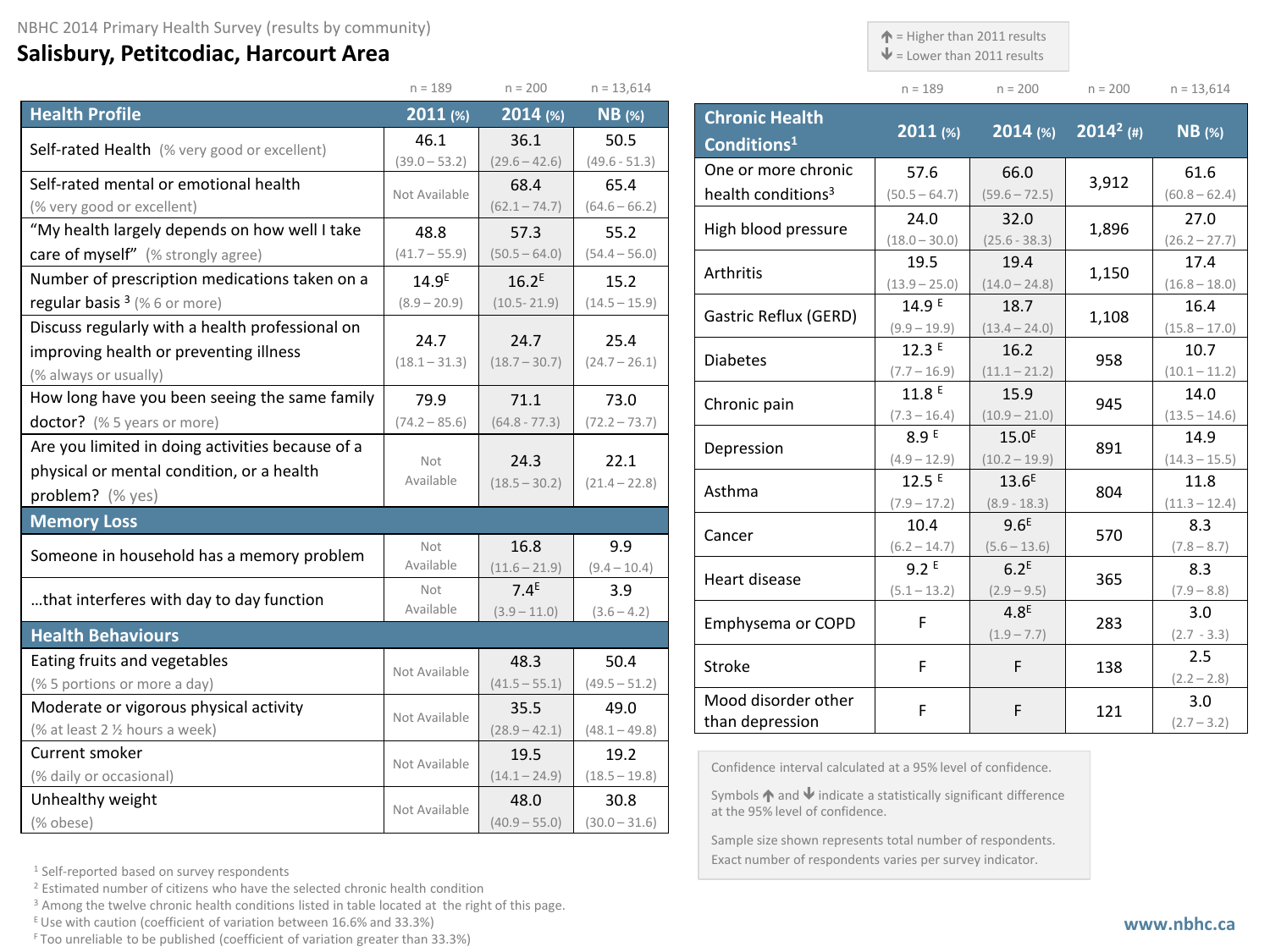|                        |         | NBHC 2014 Primary Health Survey (results by community)<br>Salisbury, Petitcodiac, Harcourt Area                                                                                           |                         | $B =$ Better than 2011 results<br>$W =$ Worse than 2011 results |                         |                         |                         |
|------------------------|---------|-------------------------------------------------------------------------------------------------------------------------------------------------------------------------------------------|-------------------------|-----------------------------------------------------------------|-------------------------|-------------------------|-------------------------|
|                        |         |                                                                                                                                                                                           |                         | $n = 189$                                                       | $n = 200$               | 1 to 33                 | $n=13,614$              |
|                        |         | <b>Primary Health Indicator</b>                                                                                                                                                           |                         | 2011                                                            | 2014                    | Rank <sup>2</sup>       | <b>NB</b>               |
|                        |         | <b>Accessibility</b><br>The ability of patients/clients to obtain care/service at the right place and the right time, based on respective needs, in the official language of their choice |                         |                                                                 |                         |                         |                         |
|                        | $A-1$   | Has a personal family doctor (% yes)                                                                                                                                                      |                         | 97.7<br>$(95.6 - 99.8)$                                         | 97.4<br>$(95.2 - 99.6)$ | $\overline{2}$          | 92.1<br>$(91.7 - 92.5)$ |
|                        | $A-2$   | <b>Calling family doctor's office during regular practice hours</b> (% very easy or somewhat easy)                                                                                        |                         | 77.8<br>$(71.8 - 83.8)$                                         | 79.1<br>$(73.4 - 84.8)$ | 15                      | 78.3<br>$(77.6 - 79.0)$ |
| Personal Family Doctor | $A-3$   | Family doctor has extended office hours (after 5pm or on weekends) (% yes)                                                                                                                |                         |                                                                 | 23.4<br>$(17.6 - 29.2)$ | $\overline{7}$          | 16.2<br>$(15.6 - 16.8)$ |
|                        | $A - 4$ | Family doctor has an after-hour arrangement when office is closed (% yes)                                                                                                                 |                         |                                                                 | 28.2<br>$(22.0 - 34.4)$ | 4                       | 18.2<br>$(17.5 - 18.9)$ |
|                        |         | (% on same day or next day)<br>How quickly appointment can be made with family doctor<br>(% within 5 days)                                                                                |                         | 31.4<br>$(24.7 - 38.1)$                                         | 41.5<br>$(34.5 - 48.5)$ | $\overline{2}$          | 30.1<br>$(29.3 - 30.9)$ |
|                        | $A-5$   |                                                                                                                                                                                           | 59.9<br>$(52.7 - 67.0)$ | 73.3<br>$(67.0 - 79.6)$                                         | $\overline{2}$          | 60.3<br>$(59.4 - 61.2)$ |                         |
|                        | $A-6$   | Nurse working with family doctor who is regularly involved in health care $(\%$ yes)                                                                                                      |                         | 34.9<br>$(28.1 - 41.6)$                                         | 35.9<br>$(29.3 - 42.6)$ | 5                       | 27.5<br>$(26.7 - 28.3)$ |
|                        | $A-7$   | Has access to a <b>primary health team</b> <sup>3</sup> (% yes)                                                                                                                           |                         | 40.1<br>$(33.1 - 47.1)$                                         | 38.2<br>$(31.6 - 44.8)$ | 2                       | 28.5<br>$(27.8 - 29.2)$ |
|                        | $A-8$   | Wait time at the hospital emergency department (% less than 4 hours)                                                                                                                      |                         | 76.8<br>$(65.5 - 88.1)$                                         | 62.5<br>$(49.8 - 75.2)$ | 31                      | 73.9<br>$(72.7 - 75.1)$ |
|                        | $A-9$   | How often citizens received the health care service they needed in the                                                                                                                    | English <sup>4</sup>    | 94.3<br>$(90.8 - 97.8)$                                         | 94.7<br>$(91.6 - 97.8)$ |                         | 95.2<br>$(94.8 - 95.6)$ |
|                        |         | official language of their choice<br>(% who always received service in language of preference)                                                                                            | French <sup>4</sup>     | $\mathsf F$                                                     | F                       |                         | 72.6<br>$(71.0 - 74.2)$ |

 $2$  Indicator rank across 33 communities, from best (1) to worst (33)

<sup>3</sup> Primary health team: Has access to a family doctor and has access to either a nurse practitioner or a nurse or other health professionals at their family doctor's office

<sup>4</sup> Preferred language of service as indicated by respondent in the survey

<sup>F</sup> Too unreliable to be published (coefficient of variation greater than 33.3%)

Confidence interval calculated at a 95% level of confidence.

Symbols **B** and **W** indicate a statistically significant difference at the 95% level of confidence.

Sample size shown represents total number of respondents. Exact number of respondents varies per survey indicator.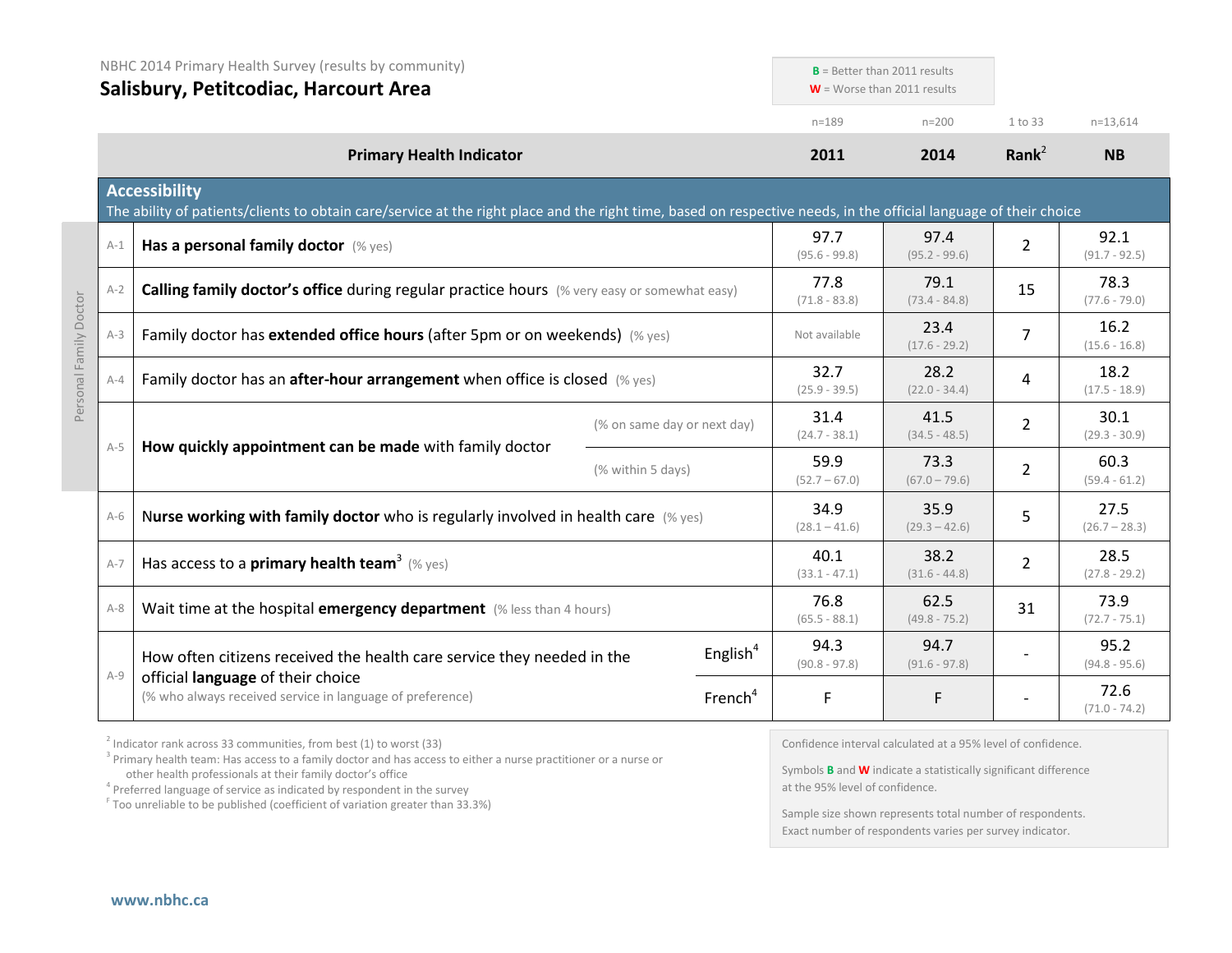| NBHC 2014 Primary Health Survey (results by community)<br>Salisbury, Petitcodiac, Harcourt Area |                                                                                                                                                                  | $B =$ Better than 2011 results<br>$W =$ Worse than 2011 results |                         |           |                            |
|-------------------------------------------------------------------------------------------------|------------------------------------------------------------------------------------------------------------------------------------------------------------------|-----------------------------------------------------------------|-------------------------|-----------|----------------------------|
|                                                                                                 |                                                                                                                                                                  | $n = 189$                                                       | $n = 200$               | 1 to 33   | $n=13,614$                 |
|                                                                                                 | <b>Primary Health Indicator</b>                                                                                                                                  | 2011                                                            | 2014                    | Rank $^2$ | <b>NB</b>                  |
|                                                                                                 | <b>Appropriateness</b><br>Care/service provided is relevant to the patients'/clients' needs and based on established standards                                   |                                                                 |                         |           |                            |
| $Q-1$                                                                                           | Adults 65 and over who received their flu shot in the last year $(\%$ yes)                                                                                       | Not available                                                   | 69.2<br>$(59.9 - 78.5)$ | 20        | 70.6<br>$(69.2 - 72.0)$    |
| $Q - 2$                                                                                         | Adults with one or more of four select chronic health conditions <sup>5</sup> who had<br><b>measurements for blood pressure</b> in the past 12 months $(\%$ yes) | 93.2<br>$(87.5 - 98.8)$                                         | 91.3<br>$(86.1 - 96.5)$ | 20        | 91.3<br>$(90.6 - 92.0)$    |
| $Q-3$                                                                                           | Adults with one or more of four select chronic health conditions <sup>5</sup> who had<br><b>measurements for cholesterol</b> in the past 12 months (% yes)       | 72.4<br>$(62.2 - 82.5)$                                         | 67.6<br>$(58.8 - 76.4)$ | 30        | 76.3<br>$(75.2 - 77.4)$    |
| $Q-4$                                                                                           | Adults with one or more of four select chronic health conditions <sup>5</sup> who had<br><b>measurements for blood sugar in the past 12 months</b> (% yes)       | 71.3<br>$(60.9 - 81.6)$                                         | 77.2<br>$(69.3 - 85.1)$ | 14        | 73.9<br>$(72.8 - 75.0)$    |
| $Q-5$                                                                                           | Adults with one or more of four select chronic health conditions <sup>5</sup> who had<br><b>measurements for body weight</b> in the past 12 months (% yes)       | 57.9<br>$(46.9 - 68.9)$                                         | 51.1<br>$(41.8 - 60.4)$ | 29        | 59.3<br>$(58.0 - 60.6)$    |
| $Q-6$                                                                                           | How often family doctor helps citizens coordinate the care from other health care<br>providers and places (% always)                                             | 63.5<br>$(54.5 - 72.4)$                                         | 76.8<br>$(69.5 - 84.1)$ | 3         | 70.7<br>$(69.7 - 71.7)$    |
|                                                                                                 | <b>Effectiveness</b><br>Care/service, intervention or action achieves the desired results                                                                        |                                                                 |                         |           |                            |
| $Q - 7$                                                                                         | Citizens with a chronic health condition <sup>7</sup> who are confident in controlling and managing<br>their health condition (% very confident)                 | 43.6<br>$(35.1 - 52.1)$                                         | 48.0<br>$(40.3 - 55.7)$ | 6         | 42.2<br>$(41.2 - 43.2)$    |
| <b>Safety</b>                                                                                   | Potential risks of an intervention or the environment are avoided or minimized                                                                                   |                                                                 |                         |           |                            |
| $Q - 8$                                                                                         | Citizens with a chronic health condition <sup>7</sup> who know what each of their prescribed<br><b>medications do</b> (% strongly agree)                         | 48.2<br>$(39.0 - 57.4)$                                         | 61.3<br>$(53.3 - 69.3)$ | 3         | 47.7<br>$(46.6 - 48.8)$    |
| $Q-9$                                                                                           | Was harmed due to a medical error or mistake as a result of health care services<br>received in the last 12 months (excluding hospital stay) (% yes)             | F                                                               | F                       |           | $2.7^{6}$<br>$(2.4 - 3.0)$ |

<sup>2</sup> Indicator rank across 33 communities, from best (1) to worst (33)<br><sup>5</sup> Self-reported by respondent: Diabetes, heart disease, stroke or high blood pressure

<sup>6</sup> For this type of indicator, a "better" result is achieved when the indicator has a "lower" value

<sup>7</sup> Self-reported by respondent: Arthritis, asthma, cancer, chronic pain, depression, diabetes, emphysema or COPD, gastric reflux (GERD), heart disease, high blood pressure or hypertension, mood disorder other than depression, or stroke F Too unreliable to be published (coefficient of variation greater than 33.3%)

Confidence interval calculated at a 95% level of confidence.

Symbols **B** and **W** indicate a statistically significant difference at the 95% level of confidence.

Sample size shown represents total number of respondents. Exact number of respondents varies per survey indicator.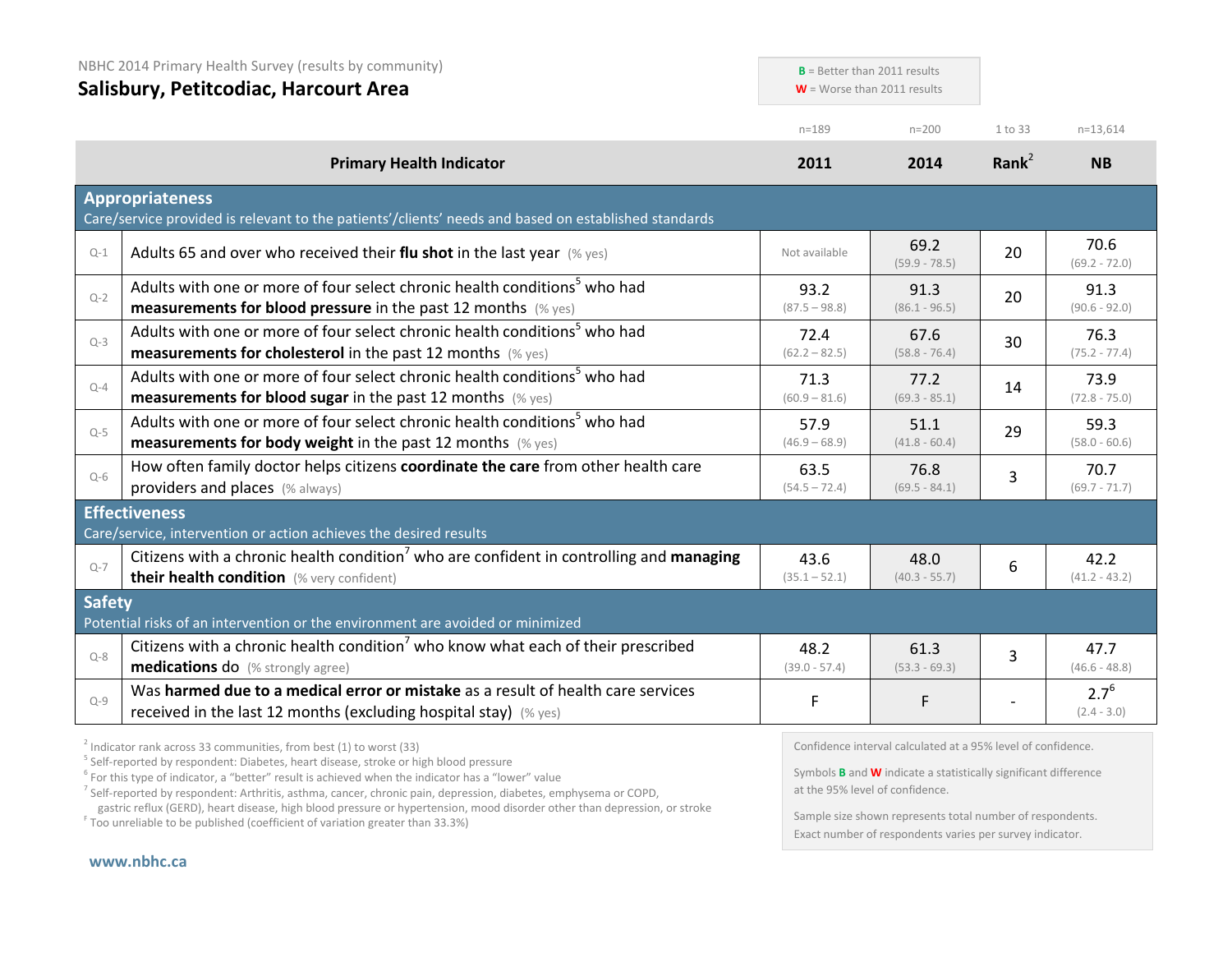|          | NBHC 2014 Primary Health Survey (results by community)<br>Salisbury, Petitcodiac, Harcourt Area                            |                                     | $B$ = Better than 2011 results<br>$W =$ Worse than 2011 results |                |                               |
|----------|----------------------------------------------------------------------------------------------------------------------------|-------------------------------------|-----------------------------------------------------------------|----------------|-------------------------------|
|          |                                                                                                                            | $n = 189$                           | $n = 200$                                                       | 1 to 33        | $n=13,614$                    |
|          | <b>Primary Health Indicator</b>                                                                                            | 2011                                | 2014                                                            | Rank $^2$      | <b>NB</b>                     |
|          | <b>Efficiency</b><br>Achieving the desired results with the most cost-effective use of resources                           |                                     |                                                                 |                |                               |
| $Q - 10$ | Model of care used most often when sick or in need of care from a health professional<br>(% hospital emergency department) | F                                   | $6.1^{E,6}$<br>$(2.8 - 9.4)$                                    | 8              | $11.5^{6}$<br>$(11.0 - 12.0)$ |
| $Q-11$   | Has used Tele-Care or other telephone information lines in the last 12 months $(\%$ yes)                                   | 9.5 <sup>E</sup><br>$(5.3 - 13.7)$  | 5.7 <sup>E</sup><br>$(2.5 - 8.9)$                               | 22             | 7.4<br>$(7.0 - 7.8)$          |
|          | Use of services<br>Using primary health services in the last 12 months                                                     |                                     |                                                                 |                |                               |
| $U-1$    | Visited a personal family doctor (% yes)                                                                                   | 80.6<br>$(75.0 - 86.2)$             | 85.0<br>$(80.1 - 89.9)$                                         | $\overline{7}$ | 80.3<br>$(79.6 - 81.0)$       |
| $U-2$    | Visited a hospital emergency department (% yes)                                                                            | 29.4<br>$(22.9 - 35.9)$             | 32.6<br>$(26.2 - 39.0)$                                         | 27             | 41.3<br>$(40.5 - 42.1)$       |
| $U-3$    | Visited a specialist (% yes)                                                                                               | Not available                       | 63.2<br>$(56.6 - 69.8)$                                         | 5              | 56.4<br>$(55.6 - 57.2)$       |
| $U-4$    | Visited an after-hours clinic or a walk-in clinic (% yes)                                                                  | 29.8<br>$(23.2 - 36.4)$             | 21.0<br>$(15.4 - 26.6)$                                         | 16             | 24.3<br>$(23.6 - 25.0)$       |
| $U-5$    | Visited an alternative practitioner (% yes)                                                                                | Not available                       | 19.4<br>$(14.0 - 24.8)$                                         | 27             | 25.2<br>$(24.5 - 25.9)$       |
| $U-6$    | Visited a community health centre (% yes)                                                                                  | 10.4 <sup>E</sup><br>$(6.0 - 14.8)$ | 16.0<br>$(11.0 - 21.0)$                                         | $\overline{7}$ | 6.9<br>$(6.5 - 7.3)$          |
| $U-7$    | Used ambulance services (% yes)                                                                                            | 6.3 <sup>E</sup><br>$(2.8 - 9.8)$   | 10.9 <sup>E</sup><br>$(6.7 - 15.1)$                             | $\overline{2}$ | 5.7<br>$(5.3 - 6.1)$          |
| $U-8$    | Visited a nurse practitioner (% yes)                                                                                       | F                                   | F                                                               | $\overline{a}$ | 7.7<br>$(7.3 - 8.1)$          |
| $U-9$    | Visited a health professional at a private clinic (% yes)                                                                  | Not available                       | 20.1<br>$(14.6 - 25.6)$                                         | 26             | 23.7<br>$(23.0 - 24.4)$       |

 $2$  Indicator rank across 33 communities. Under "efficiency" the rank is from best (1) to worst (33). Under "use of services" the rank is from highest (1) to lowest (33).

<sup>6</sup> For this type of indicator, a "better" result is achieved when the indicator has a "lower" value  $E$ <sup>E</sup> Use with caution (coefficient of variation between 16.7% and 33.3%)

 $F$  Too unreliable to be published (coefficient of variation greater than 33.3%)

Confidence interval calculated at a 95% level of confidence.

Symbols **B** and **W** indicate a statistically significant difference at the 95% level of confidence.

Sample size shown represents total number of respondents. Exact number of respondents varies per survey indicator.